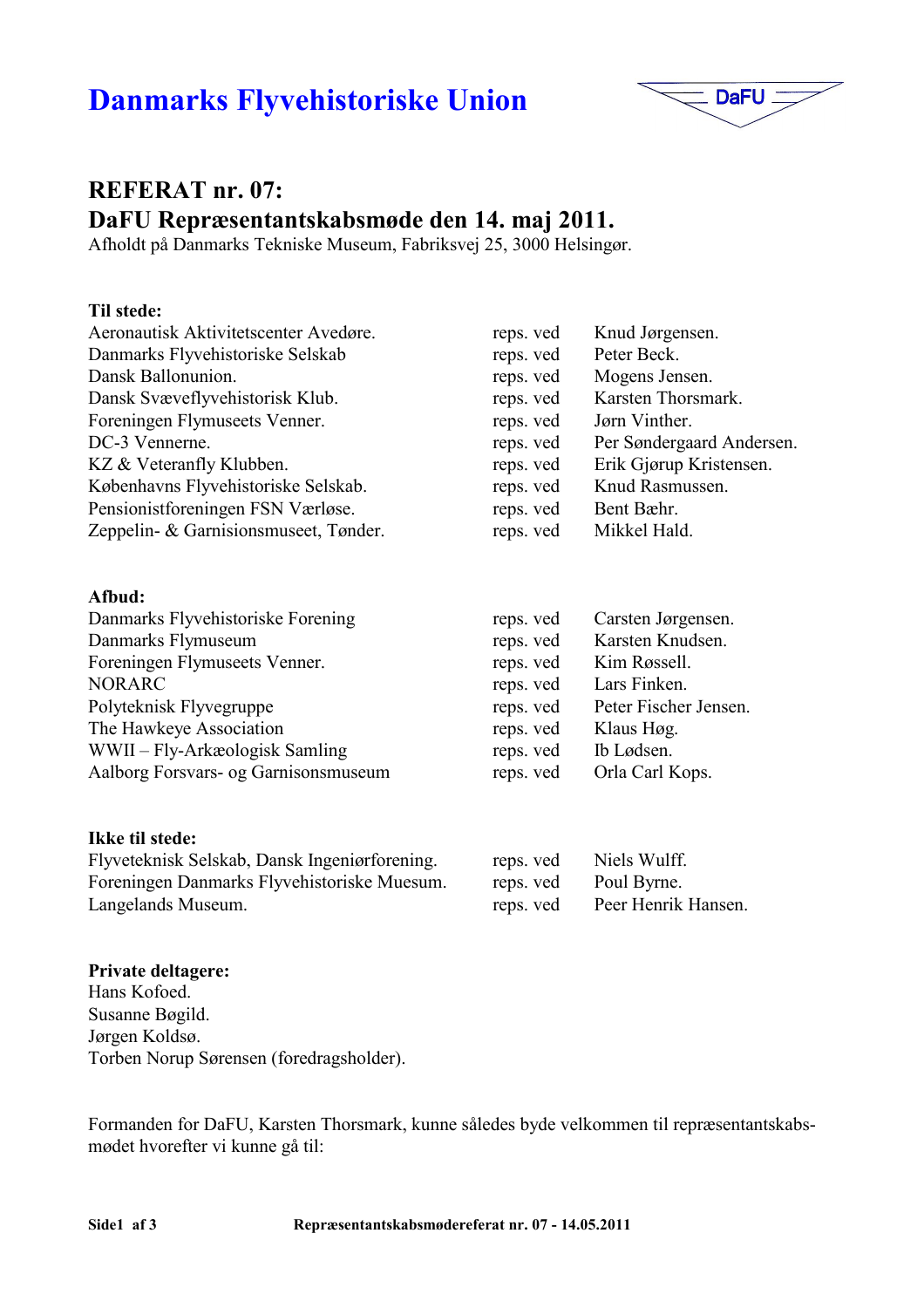

# Dagsorden ifølge vedtægterne:

#### 1. Valg af dirigent.

Bestyrelsen havde indstillet Jørn Vinther, som blev enstemmigt valgt af grupperne. Jørn Vinther kunne konstatere, at indkaldelsen til repræsentantskabsmødet af d. 20.04.11 var udsendt rettidigt i henhold til vedtægterne og at mødet dermed var lovligt og beslutningsdygtigt.

#### 2. Bestyrelsens årsberetning om repræsentantskabets virksomhed.

Årsberetningen blev eftersendt d. 02.05.11 til repræsentantskabsgrupperne. Formanden Karsten Thorsmark gennemgik årsberetningen med følgende punkter, som særligt fremhævet.

- DaFU's bestyrelse overrakte hermed, med års forsinkelse, Knud Jørgensen, sin logogave for Knud's stilfulde udformning af unionens logo. Knud Jørgensen takkede og fortalte om logoets tilblivelse.
- Det åbne brev til FLYV har desværre ikke ført til øget omtale af historiske emner i FLYV og bestyrelsen vil ikke på nuværende tidspunkt foretage sig yderligere.
- Formanden havde som repræsentant for DaFU deltaget i Svensk Flyvehistorisk Förenings 50 års-jubilæum den 16.-17. april 2011, på Ljungbyhed.
- Formanden bad forsamlingen om 1 minuts stilhed for vores afdøde bestyrelsesmedlem, **Ulrich Schack**

Årsberetningen for 2010 kunne på dette grundlag godkendes.

3. Forelæggelse af repræsentantskabets regnskab for det forløbne regnskabsår. Regnskabet blev fremlagt af kasserer Mikkel Hald, som korrigerede enkelte trykfejl i regnskabet, hvorefter regnskabet blev godkendt.

### 4. Forelæggelse af budgetforslag.

Mikkel Hald fremlagde budget for 2012 som blev godkendt.

5. Vedtagelse af liste over repræsentantskabsgrupper tilknyttet repræsentantskabet og eventuelt kommende interesserede.

Listen blev gennemgået af Karsten Thorsmark.

#### 6. Valg af repræsentanter.

Se kandidaterne under pkt. 9 i indkaldelsesskrivelsen, samt få et samlet overblik over samtlige DaFU-repræsentantskabsgrupper på hjemmesiden: www.dafu.dk

#### 7. Behandling af indkomne forslag. Karsten Thorsmark kunne informere om, at der ikke var indkommet nogen forslag.

8. Valg af Formand.

Ifølge vedtægterne vælges formanden for 2 år og formanden blev genvalgt for en ny periode.

#### 9. Valg af bestyrelsesmedlemmer.

Følgende personer blev valgt til DaFU-bestyrelsen uden modkandidater: Peter Beck, DFS for en periode på 1 år. Lars Finken, NORARC for en periode på 2 år. Mogens Jensen, som suppleant for en periode på 1 år.